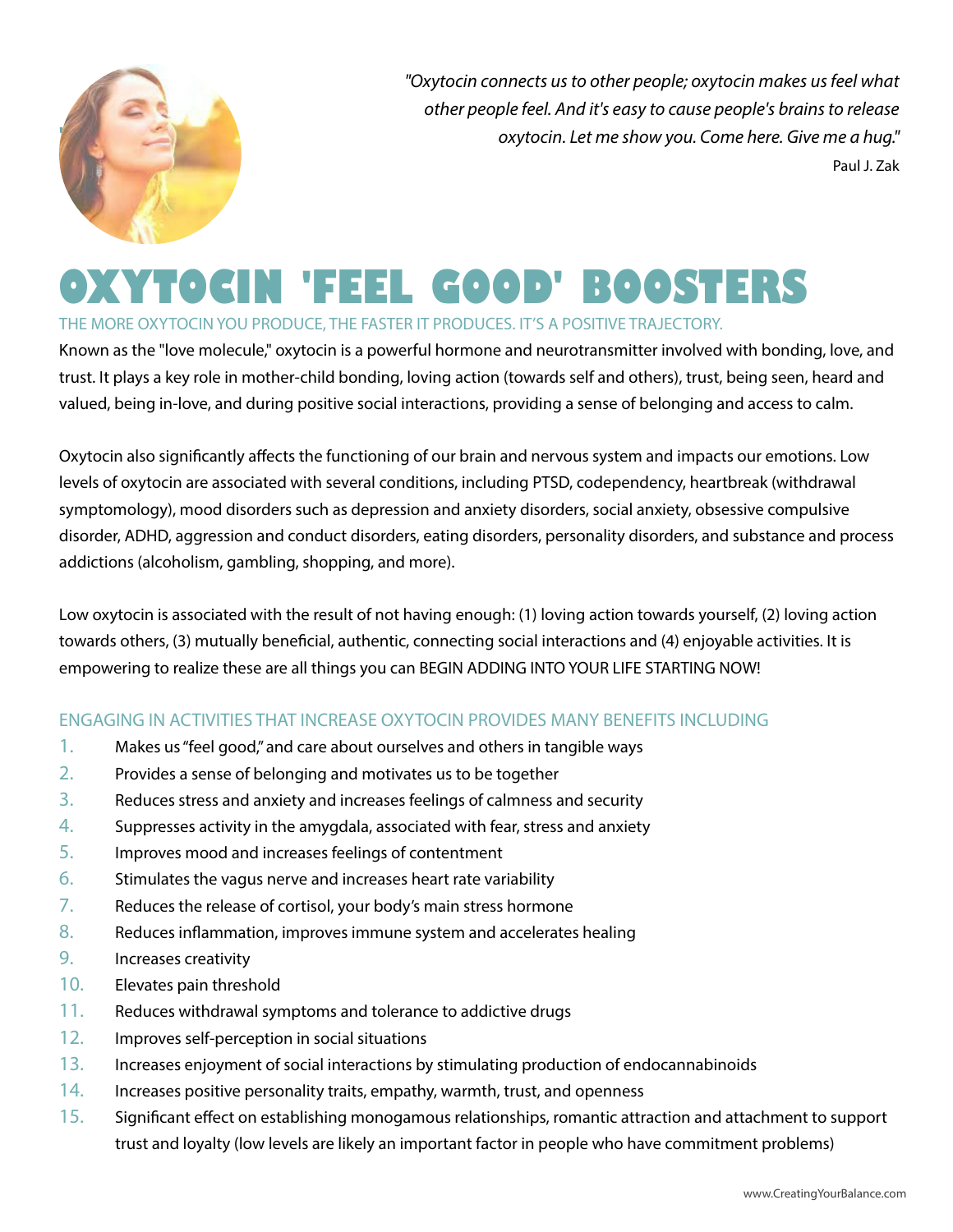

## 47 PROVEN WAYS TO INCREASE OXYTOCIN LEVELS

- 1. Gentle, kind, eye contact with others even with strangers as you carry on your day
- 2. Creativity daily! Paint, cook, color, journal, write, play an instrument or something out of your normal routine!
- 3. Give a gift the key is to not expect a gift in return surprise someone for no reason
- 4. Being trusted. You can't force people to trust you. You can, however, live with authenticity, to increase others' trust
- 5. Listen with complete attention and intention truly seeking to understand someone you care about
- 6. Allow moments of calm: doing nothing, journaling, meditating it only takes about five minutes of calm, as oxytocin increases within each moment you are not under the fight/flight mode (stress response system)
- 7. Emotionally connect and speak to someone you care about and trust, with vulnerability and honesty
- 8. Laugh find ways to laugh more, comedies, playful conversation, tell jokes, hehe
- 9. Be playful! Like how kids play! They smile and laugh a lot. Whenever they are in that moment, they are releasing oxytocin. This doesn't mean you should force smiling when sad, as faking smiling has opposite impact (See #10)
- 10. Cry when you feel like crying (suppressing emotions lowers oxytocin levels, experiencing them increases levels)
- 11. Validate, experience and feel your anger burn through when you feel angry. Feeling angry and sad at the same time can produce angry tears which are especially cleansing! Allows the body and mind to process intense emotions in order to let-go and return to calm (as oppose to holding onto/repressing anger or frustration)
- 12. Pet your pet for at least 5 minutes (studies show gentle eye contact with your mammal is also oxytocin-boosting)
- 13. Receive gifts and kindness with gratitude
- 14. Feel grateful. A powerful practice is to journal what you are grateful for each night even if you do not have much or are going through a difficult time in life, finding one small aspect to be grateful for is enough
- 15. Be mindful of your breath and allow for more relaxed breathing when the vagus nerve is inflamed, breathing becomes more shallow triggering fight/flight stress response, which then reduces oxytocin)
- 16. Pranayama breathing (simple version is to sit and breath in for 4 seconds, breath out for 4 seconds, breathe in for 4 seconds, etc.; for ten minutes a day). Square Breathing is similar to this.
- 17. Spend time with good friends, loved ones/family members/kids and sharing a meal with them is even better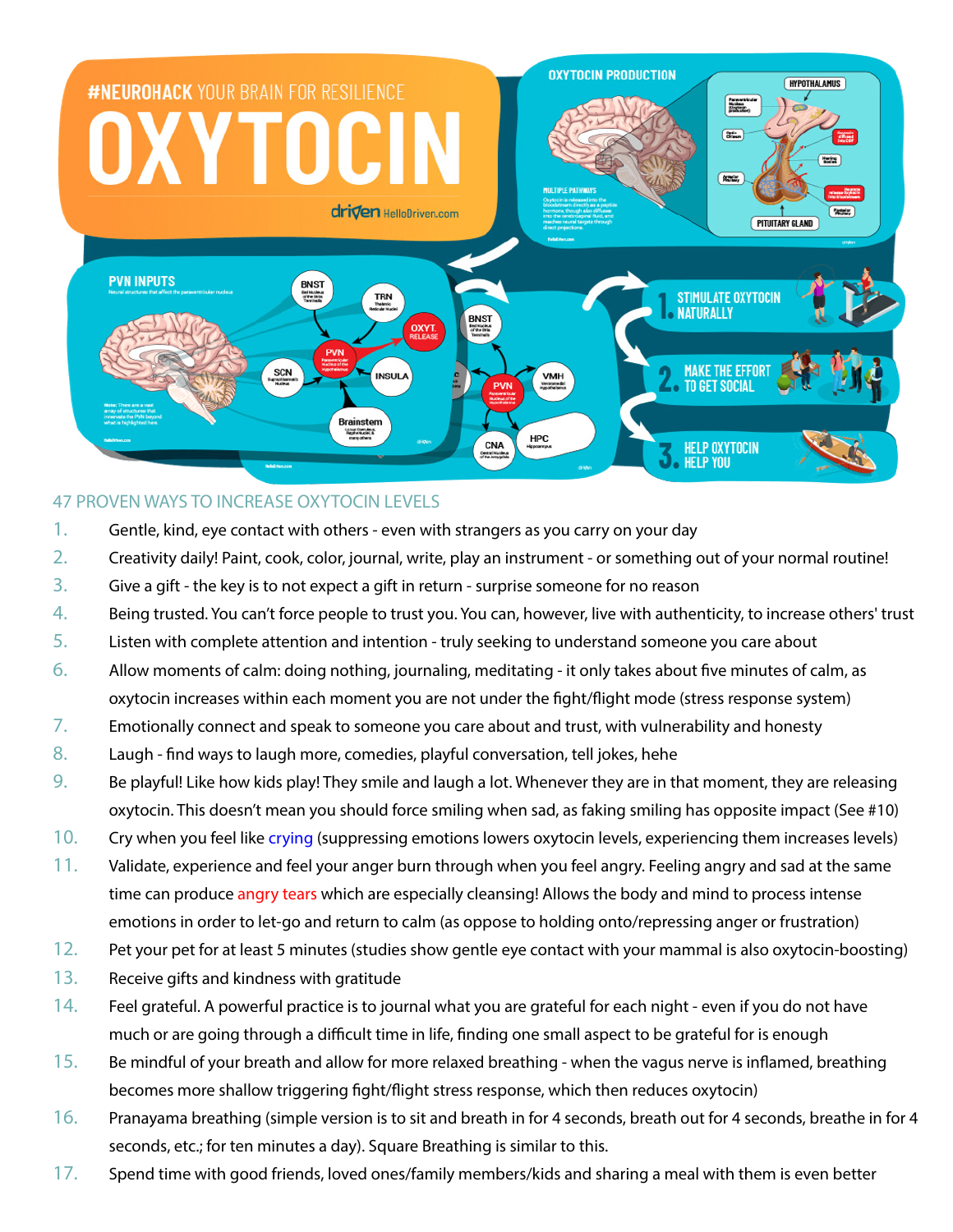- 18. Words of encouragement, to yourself and your Inner Child (your "feelings")
- 19. Words of encouragement to another
- 20. Receive words of encouragement from another and state your appreciation for their encouragement too!
- 21. Make sure you are getting enough Magnesium, Vitamin C, and Vitamin D (recommended daily allowance)
- 22. Research shows that Lactobacillus reuteri significantly increases oxytocin levels
- 23. Supplement with 500 mcg of melatonin daily
- 24. Massage light massage is more effective than a deep-tissue massage
- 25. Meditate while focusing on your Inner Child, visualize yourself when you were about 7 years old and nurture self
- 26. Journal your Inner Child/Feelings (Inner Connecting and Inner Bonding Journaling)
- 27. Connect with your emotions and feeling compassion for yourself (Mindful Self-Compassion)
- 28. Meditate for others: "metta" meditation focuses on loving others (boosts feelings of connectedness and thus boosts oxytocin better than standard meditations
- 29. Pray for others (or send good thoughts/hopes/intentions to others)
- 30. Walk outside statistically correlated with higher levels of oxytocin than walking inside
- 31. Tell those you care about that you love them
- 32. Hug. Frequent hugs and for at least 20-30 seconds per hug. Eight hugs a day is ideal (research shows that touch not only raises oxytocin, but it reduces cardiovascular stress and can improve the immune system, too… ask to hug instead of shake hands and see what happens when you give the gift of oxytocin)
- 33. Enjoy a warm bath (or shower, but a bath is better)
- 34. Random Acts of Kindness even giving money to a charity works
- 35. Take time to taste your food food activates touch receptors in your mouth, which stimulates release of oxytocin
- 36. Mindfully experience feeling full when food reaches your gut, a hormone is released from the intestines that activates the vagus nerve, stimulating the release of more oxytocin in the brain (eating makes people feel calm and satisfied) - the more you feel full mindfully, the more this can prevent over-eating as well
- 37. Watch a movie (compelling narratives boost oxytocin)
- 38. Jasmine and lavender scents and essential oils
- 39. Exercise in warmer temperatures sweating activates oxytocin production
- 40. Yoga stimulates the vagus nerve, allowing for more calm and thus more oxytocin
- 41. Sing for 30 minutes
- 42. Listen to slow-tempo music increases both oxytocin and heart-rate variability
- 43. Cuddle with someone you care about and holding hands works too
- $44.$  Sex (women release oxytocin creating feelings of bonding; studies report men release dopamine, the neurotransmitter of pleasure and 'wanting more,' and oxytocin with those they've already formed "attachment" with)
- 45. Prepare and eat brightly colored foods
- 46. Social media slight increase in oxytocin but not even close to the oxytocin boost you get from being in-person
- 47. Do something exciting and adrenaline-producing with with someone! Tandem skydiving, for example, is proven to produce a 200% oxytocin spike! Ride a roller coaster and you experience an immediate bond with the person next to you. Depending on your perspective, simply riding in a vehicle, on a quick road trip could be exciting, and thus, a bonding, oxytocin-boosting moment.